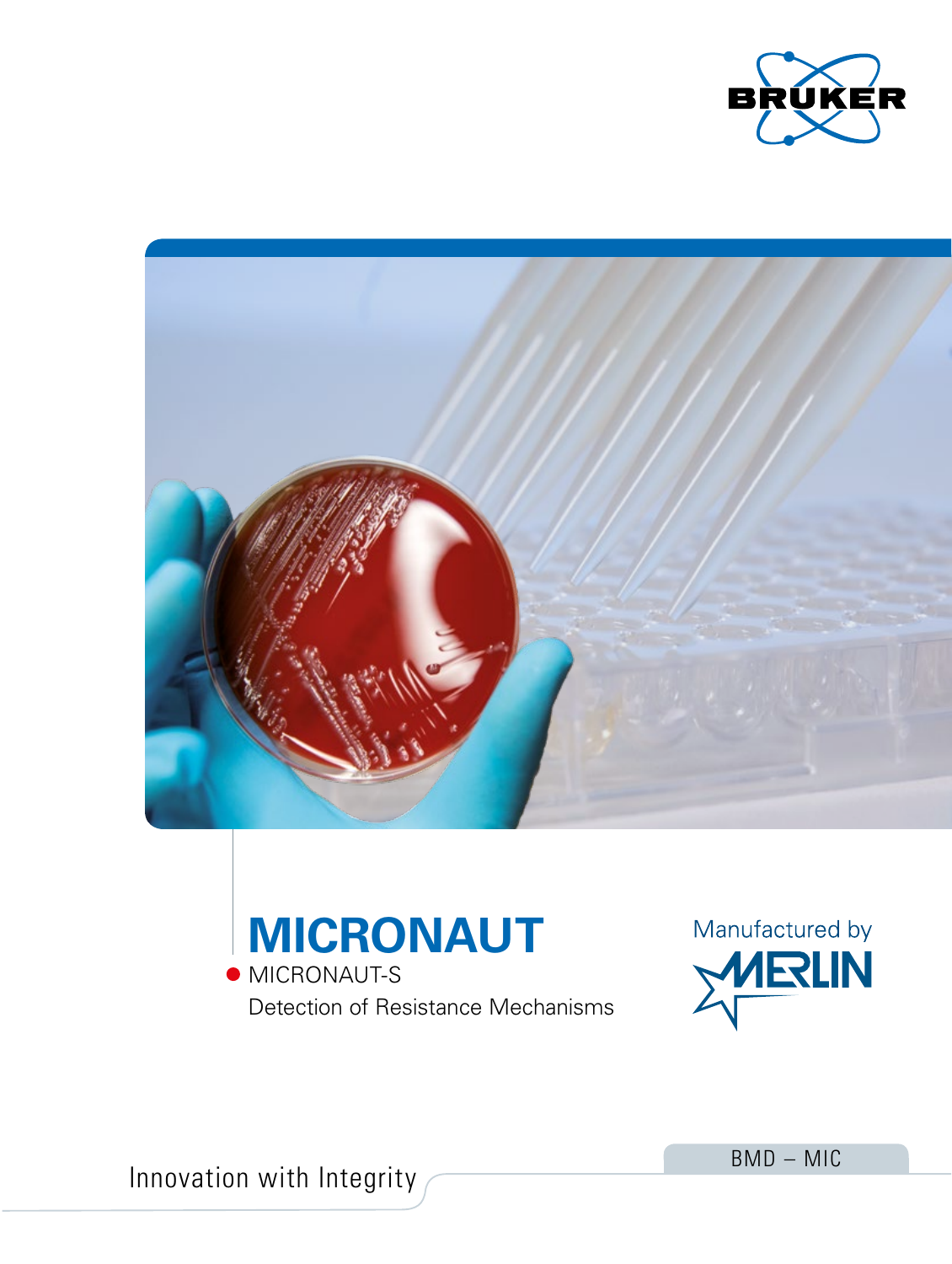# **Automated and Customized Susceptibility Testing**

### **MICRONAUT-S**

For detection of resistance mechanisms and specific resistances of clinical and/or epidemiological importance

Multi-drug resistance (MDR) among gram-negative and gram-positive pathogens has increased worldwide in recent years, impacting both hospital and community acquired infections.

Several bacterial species like *Enterococcus faecium, Staphylococcus aureus, Klebsiella pneumoniae, Acinetobacter baumannii, Pseudomonas aeruginosa, Enterobacter* spp. and *Escherichia coli*, have developed increased resistance against many antibiotic agents.

These organisms are playing a major role in nosocomial infections associated with high mortality rates and detection of their potential resistance mechanism is therefore of high clinical and epidemiological importance.

Antibiotic resistance among this group of organisms is mainly based on resistance genes encoded on plasmids and can easily and efficiently be transferred between pathogens. The easy spread of drug resistance genes encoding for certain ß-lactamases (e.g. ESBL or carbapenemases), is a growing source of concern as it results in resistance to virtually all ß-lactams, therefore dramatically eliminating the usefulness of the most important class of antibiotics.

The MICRONAUT-S plates are designed to provide the routine laboratory an efficient tool for phenotypic detection of the important resistance mechanisms among these bacteria.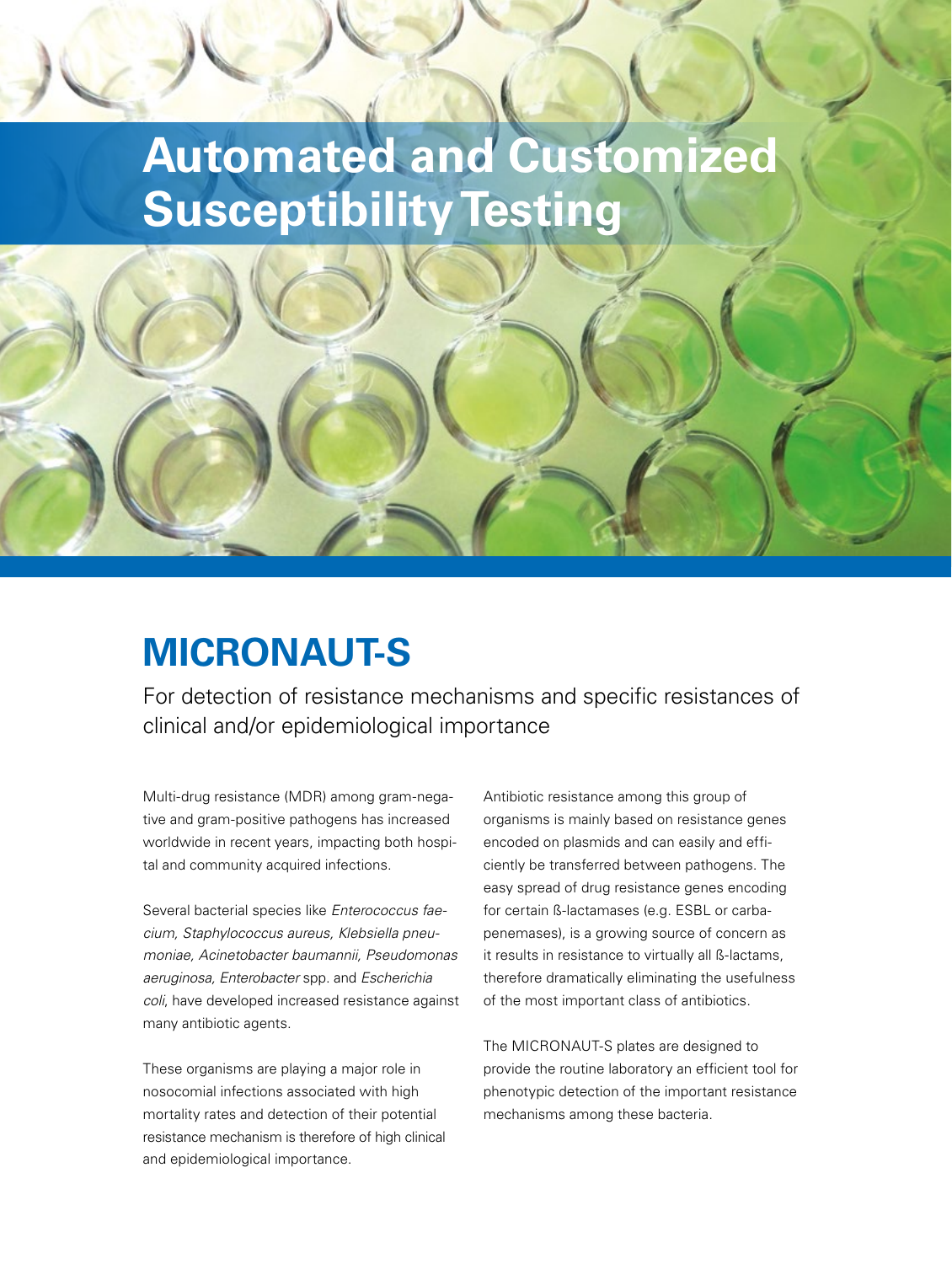### **MICRONAUT making the difference**

- MICRONAUT is the only broth microdilution system which can differentiate between all Ambler class A (ESBL, KPC), class B (MBL), class C (AMP-C) and class D (OXA-48-like) cephalosporinases and / or carbapenemases
- The MICRONAUT system offers multiple products which detect a wide range of ß-lactamase production in a single test
- $\bullet$  MICRONAUT-S products cover important resistance mechanisms described by EUCAST<sup>1</sup>:

| <b>Resistance mechanisms</b>                                                                                                               | <b>MICRONAUT-S key products</b>                                                                                                                                  |
|--------------------------------------------------------------------------------------------------------------------------------------------|------------------------------------------------------------------------------------------------------------------------------------------------------------------|
| <b>Carbapenemase production</b><br>(KPC, MBL, OXA-48-like) in<br>• Enterobacterales<br>• P. aeruginosa                                     | <b>MICRONAUT-S Carbapenemases Detection</b><br>(New! Includes confirmatory assay for pheno-<br>typic detection of OXA-48 like enzymes)                           |
| <b>Cephalosporinase &amp; Carbapenemase production</b><br>(ESBL, AMP-C, KPC, MBL, OXA-48-like) in<br>• Enterobacterales<br>• P. aeruginosa | <b>MICRONAUT-S B-Lactamases</b>                                                                                                                                  |
| <b>Multi-drug resistance</b><br>(MBL, KPC, AMP-C, OXA-48 -like, MCR-1) in<br>• Enterobacterales<br>• P. aeruginosa<br>• Acinetobacter spp. | <b>MICRONAUT-S MDR MRGN Screening</b><br>Includes novel antibiotics e.g. ceftazidime-<br>avibactam and ceftolozane-tazobactam                                    |
| <b>Methicillin resistance (MRSA)</b> in<br>• Staphylococcus aureus                                                                         | <b>MICRONAUT-S MRSA/GP</b><br>Includes highly effective back-up antibiotics:<br>ceftaroline, daptomycin, linezolid, tigecycline,<br>vancomycin, and teicolplanin |
| Reduced susceptibility against glycopeptides in<br>• Staphylococcus aureus                                                                 |                                                                                                                                                                  |
| <b>Vancomycin resistance</b><br>(VAN A, VAN B) in<br>• Enterococcus faecium<br>• Enterococcus faecalis                                     |                                                                                                                                                                  |
| Non-wild-type susceptibility against penicillin in<br>• Streptococcus pneumoniae                                                           |                                                                                                                                                                  |

*1 EUCAST guidelines for detection of resistance mechanisms and specific resistances of clinical and/or epidemiological importance. Version 2.0; July 2017. Available online at: http://www.eucast.org/ filead-min/src/media/PDFs/EUCAST\_files/Resistance\_mechanisms/ EUCAST\_detection\_of\_resistance\_mechanisms\_170711.pdf.*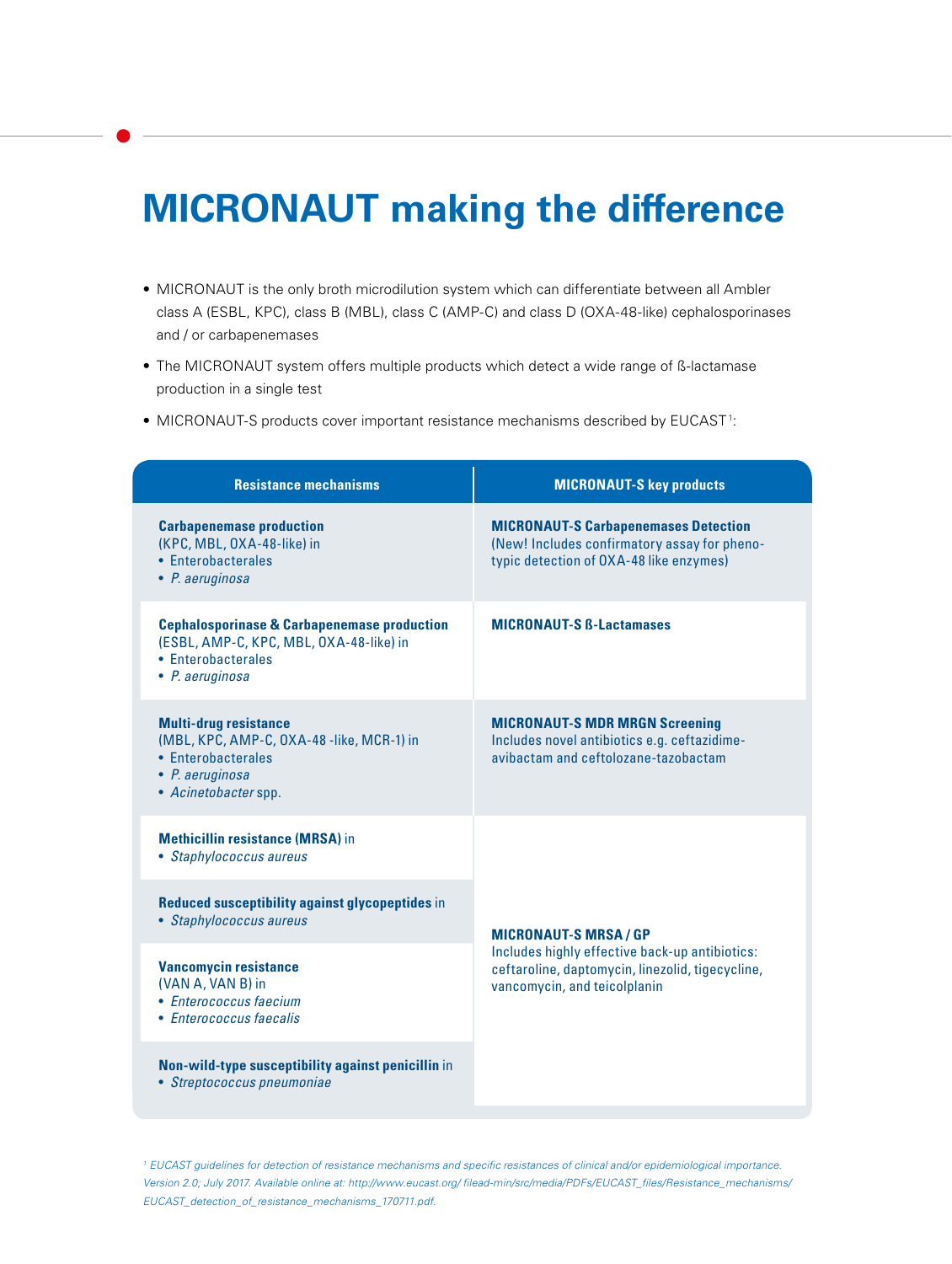## **MICRONAUT-S Carbapenemases Detection**

NEW 2-test plate for phenotypic detection of clinically relevant carbapenemases in Enterobacterales and *Pseudomonas aeruginosa*

### **What can it be used for?**

Based on the standard broth microdilution (BMD) procedure, the MICRONAUT-S Carbapenemases Detection system provides the phenotypic detection of clinically relevant carbapenemases in Enterobacterales and *Pseudomonas aeruginosa.*

#### **Features and benefits**

- **NEW** Phenotypic confirmatory test for detection of **OXA-48-like** type D-carbapenemases by MIC determination of meropenem as a mono compound and in combination with the new B-lactamase inhibitor avibactam, and the determination of high-level temocillin resistance
- Phenotypic detection of MBL (Metallo-ß-Lactamases) by MIC determination of meropenem as a mono compound and in combination with the divalent cationic chelator EDTA
- Phenotypic detection of KPC (*Klebsiella pneumoniae* carbapenemase) by MIC determination of meropenem as a mono compound and in combination with 3-Amino-Phenyl-Borate (3-APB)
- Determination of low-level carbapenem resistance against the mono compound meropenem
- Analysis and interpretation possible after visual or photometric reading
- MICRONAUT software for the analysis and interpretation after photometric reading provides indication of confirmed resistance mechanisms (MBL, KPC, OXA-48-like enzymes) by MIC quotient assessment and detection of high level temocillin resistance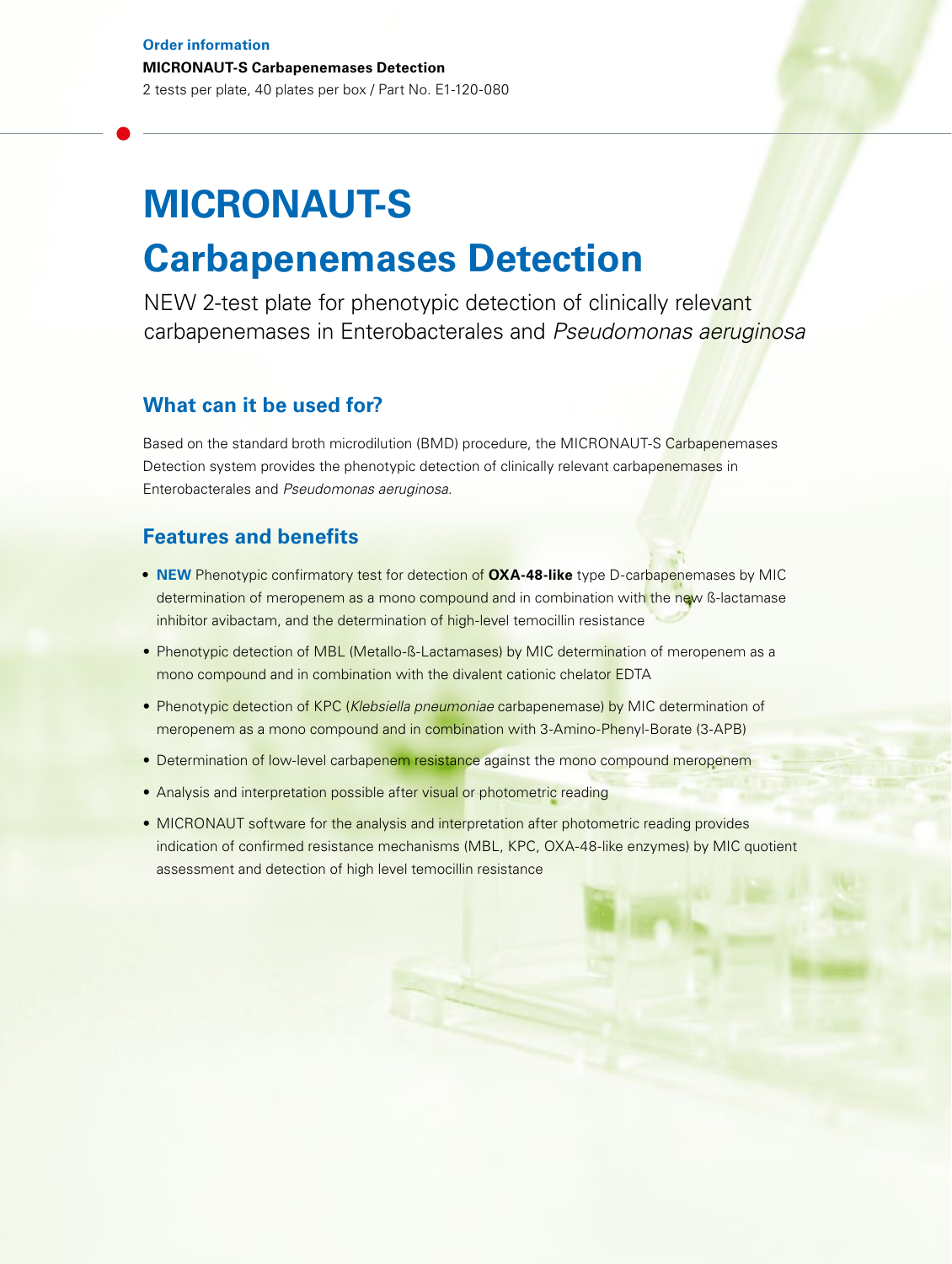## **MICRONAUT-S ß-Lactamases**

Phenotypic detection of multiple ß-Lactamases (multiple resistance determinants) in a single test system

### **What can it be used for?**

Based on the standard broth microdilution (BMD) procedure, the MICRONAUT S ß-Lactamases system provides the phenotypic detection of clinically relevant cephalosporinases and carbapenemases in Enterobacterales and non-fermenters*.*

### **Features and benefits**

- MIC determination of antibiotics and antibiotic combinations against all relevant gram-negative bacteria (Enterobacterales, *Aeromonadaceae*, *Pseudomonadaceae etc.*)
- Phenotypic detection of ESBL (Extended Spectrum ß-Lactamases) by susceptibility testing with 3 extended spectrum cephalosporins and their combination with clavulanic acid
- Phenotypic detection of AMP-C (aminopenicillin inactivating cephalosporinase) by susceptibility testing with 3 extended spectrum cephalosporins and their combination with 3-Amino-Phenyl-Borate (3-APB)
- Phenotypic detection of KPC (*Klebsiella pneumoniae* carbapenemase) by MIC determination of meropenem as a mono substance and in combination with 3-Amino-Phenyl-Borate (3-APB)
- Phenotypic detection of MBL (Metallo-ß-Lactamases) by MIC determination of meropenem as a mono compound and in combination with the divalent cationic chelator EDTA
- Detection of OXA-48-like type D-carbapenemases based on determination of high-level temocillin resistance
- Detection of low-level carbapenem resistance based on introduction of ertapenem / meropenem screening cut-off value according to EUCAST
- Analysis and interpretation after visual or automated reading
- MICRONAUT software for the analysis and interpretation after automated reading with:
	- Indication of confirmed resistance mechanisms (ESBL, MBL, KPC, AMP-C) by MIC quotient assessment and detection of high-level temocillin resistance
	- Phenotypic confirmation of resistance mechanisms even at the occurrence of multiple ß-lactamases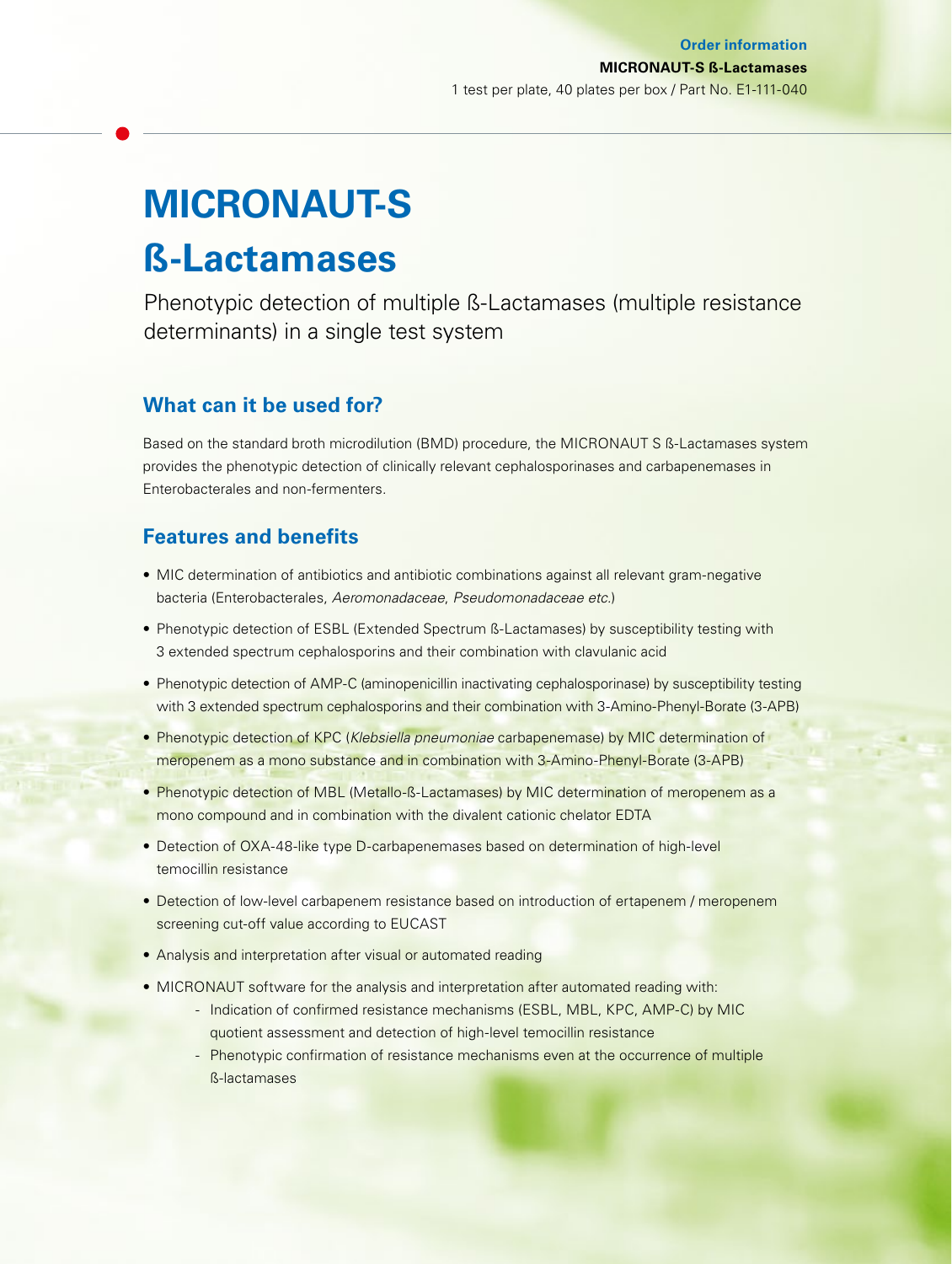### **MICRONAUT-S MDR MRGN Screening**

MIC plate for Antimicrobial Susceptibility Testing (AST) of Multi-Drug Resistant gram-negative bacteria (MDR phenotype)

#### **What can it be used for?**

Based on the standard broth microdilution (BMD) procedure, the AST plate MICRONAUT-S MDR MRGN-Screening provides the phenotypic detection of clinically relevant resistance mechanisms (incl. confirmation of cephalosporinases and carbapenemases) in Enterobacterales and non-fermenters.

### **Features and benefits**

- **•** Detection of low level carbapenem resistance based on introduction of meropenem screening cut-off value according to EUCAST
- **•** Testing of a broad spectrum of antibiotics including the novel antibiotic combinations ceftazidime-avibactam, ceftolozane-tazobactam and other effective back up antibiotics
- MIC determination of antibiotics and antibiotic combinations against all relevant gram-negative bacteria (Enterobacterales, *Aeromonadaceae*, *Pseudomonadaceae* etc.) including ceftazidime-avibactam and ceftolozane-tazobactam
- Phenotypic detection of AMP-C (aminopenicillin inactivating cephalosporinase) by susceptibility testing of ceftazidime and its combination with 3-Amino-Phenyl-Borate (3-APB)
- **•** Phenotypic detection of KPC (*Klebsiella pneumoniae* carbapenemase) by MIC determination of meropenem as a mono substance and in combination with 3-Amino-Phenyl-Borate (3-APB)
- **•** Phenotypic detection of MBL (Metallo-ß-Lactamases) by MIC determination of meropenem as a mono compound and in combination with the divalent cationic chelator EDTA
- **•** Detection of OXA-48-like type D-carbapenemases based on determination of temocillin high-level resistance
- **•** Phenotypic detection of colistin resistance (e.g. MCR-1)
- Evaluation after visual or automatic reading and interpretation according to CLSI standard or EUCAST criteria
- **•** MICRONAUT software for evaluation and interpretation after automated reading, with indications of confirmed resistance mechanisms
- **•** Fosfomycin concentration range covers ECOFF value for Pseudomonas aeruginosa according to EUCAST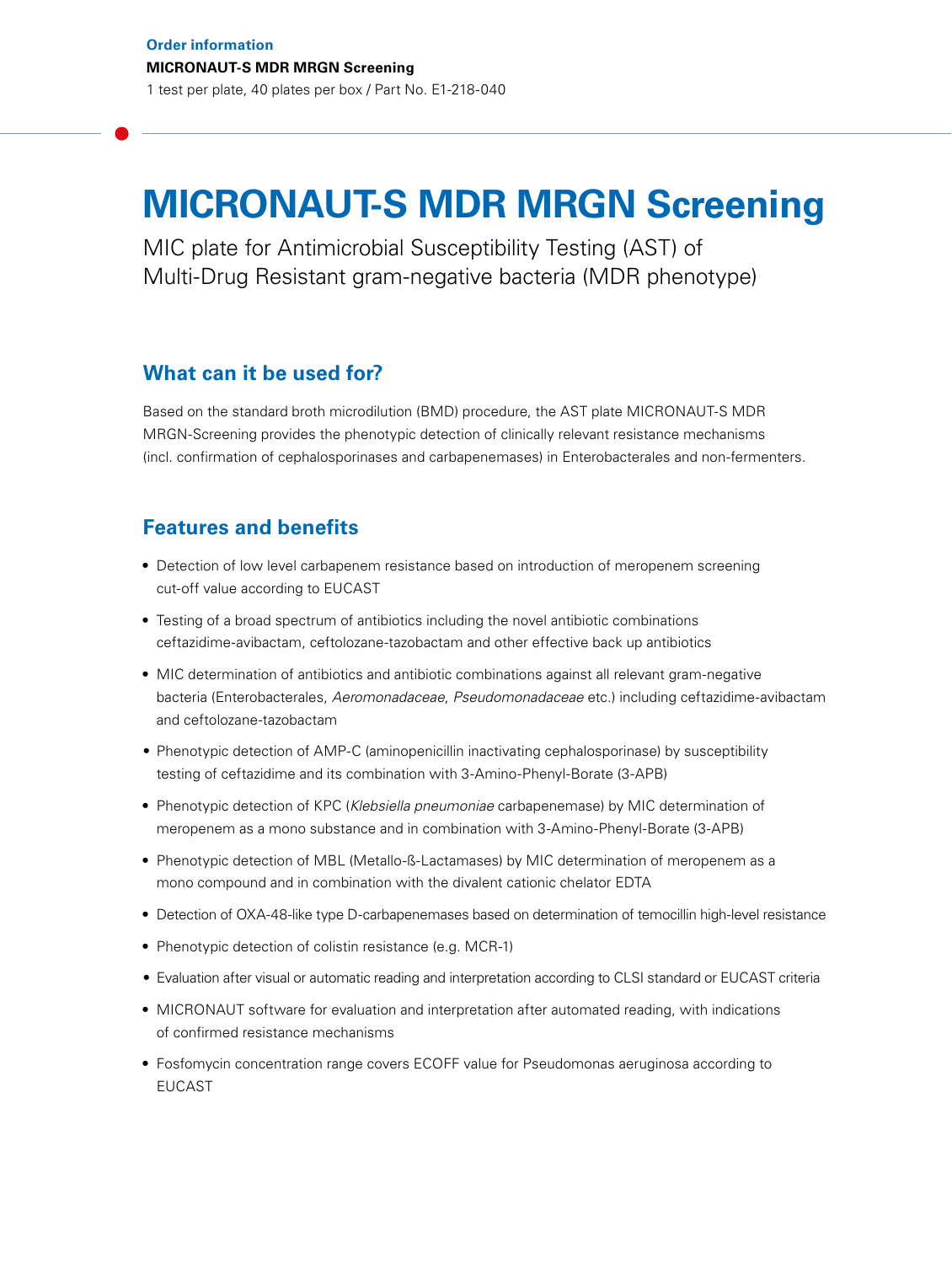### **MICRONAUT-S MRSA/GP**

Phenotypic detection of clinically relevant single or multi-resistances in gram-positive bacteria

### **What can it be used for?**

Based on the broth microdilution (BMD) procedure, the MICRONAUT-S MRSA/GP system provides the phenotypic detection of clinically relevant single or multi-resistance in Staphylococci, Enterococci and Streptococci organisms. The susceptibility testing with highly effective reserve antibiotics like ceftaroline, linezolid, tigecycline, daptomycin, and vancomycin offers therapeutic options in case of extreme multiresistance.

### **Susceptibility testing of Staphylococci**

- Detection of staphylococcal penicillinases
- Detection of **MRSA** resistance phenotype by MIC determination of oxacillin and cefoxitin
- Detection of oxacillin borderline resistance phenotype (BORSA) by detection of cefoxitin susceptibility
- Detection of the induced **MLS**<sub>B</sub> resistance by erythromycin/clindamycin combination test according to CLSI standard
- Test interpretation according to EUCAST and CLSI standard

### **Susceptibility testing of Enterococci**

- Detection of ampicillin resistance
- Detection of the phenotypic resistance pattern of vancomycin **(VAN A, VAN B)** resistant Enterococci by determination of the MIC via teicoplanin and vancomycin
- Differentiation between *Enterococcus faecium* and *Enterococcus faecalis* by determination of the MIC via Synercid®
- Detection of **HLAR** strains through high-level-resistance testing via gentamicin
- Testing of highly effective antibiotics as therapeutic options in case of extreme multi-resistance

### **Susceptibility testing of Pneumococci**

- Detection of non-wild-type penicillin susceptibility
- Detection of ceftaroline resistance
- Detection of erythromycin resistance
- Detection of vancomycin resistance
- Detection of group IV quinolones (moxifloxacin) resistance
- Testing of highly effective antibiotics as therapeutic options in case of extreme multi-resistance